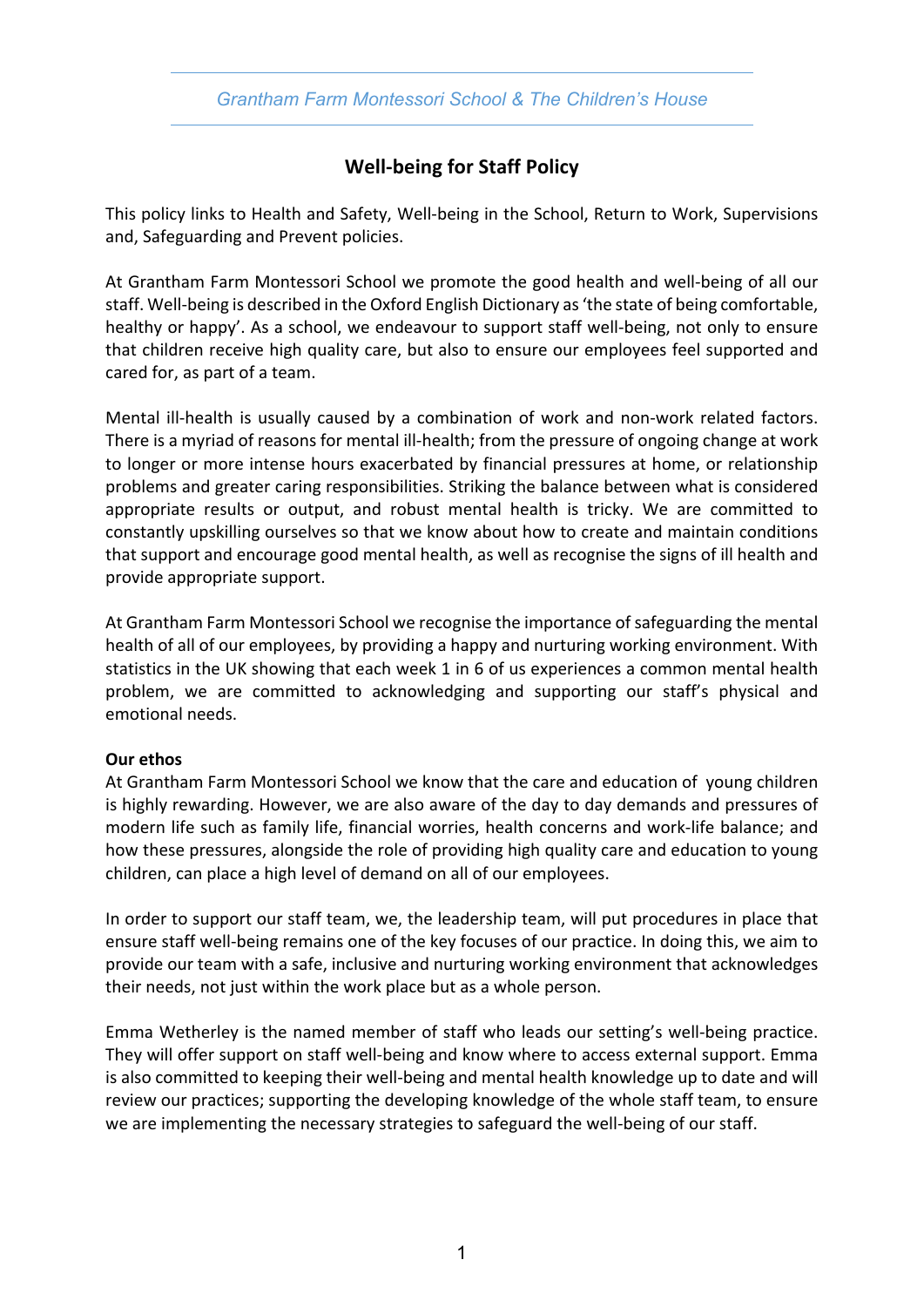## *Grantham Farm Montessori School & The Children's House*

#### **Procedure to minimise work related stress:**

- To ensure staff are supported within the setting, new staff will receive a full induction so they feel competent and capable to carry out their role and responsibilities
- Staff will receive ongoing training, coaching and mentoring to ensure that they are supported to feel confident in their role to minimise stress within the workplace
- Regular supervisions will take place every term, and more frequently if necessary, in which staff well-being will be discussed and recorded
- Practitioners are respected and valued in their work, whatever their role. Tasks are shared out appropriately according to their role and level of responsibility, the workload is monitored and reviewed on a regular basis
- Staff will be encouraged to have a work-life balance; this will be supported by ensuring the workload is monitored so that it is not necessary for staff to work outside of their scheduled hours. All contributions to work will be valued and celebrated
- We will carefully review our expectations around the amount of paperwork that staff must complete, including observations and assessments of children. We will work as a team to ensure all record keeping is meaningful and kept to an appropriate level so as not to add undue pressure to staff members
- We will work hard to maintain a reflective culture within the setting that encourages feedback from staff about management procedures and working relationships. This reflective culture will support an environment of teamwork, facilitating the involvement of every member of staff in the practice of our setting
- Staff will be encouraged to take their required breaks at appropriate intervals to ensure they have time to rest and recuperate, with time away from busy rooms
- School leaders and the well-being representative are available for staff to come and discuss any issues or concerns
- The school will ensure that confidential conversations take place in private, away from other staff members and children
- All information will remain confidential or on a needs to know basis to support the facilitation of open and honest conversations. However, where the head teacher or the well-being representative feels there is a question around the safety of the staff member, they will refer to outside agencies for support and guidance. These measures will be discussed in a sensitive and understanding manner with the staff member, as appropriate
- We actively promote a culture of mutual respect, tolerance and cooperation tolerance, in line with the British values
- Team meetings will support with team development, to raise awareness of mental health and well-being by engaging staff in conversations about how we, as a setting, can be maintaining a supportive environment
- We promote a culture that supports any staff member who is experiencing a mental health related illness and reasonable adjustments will be made to support any staff experiencing stress and any mental health issues